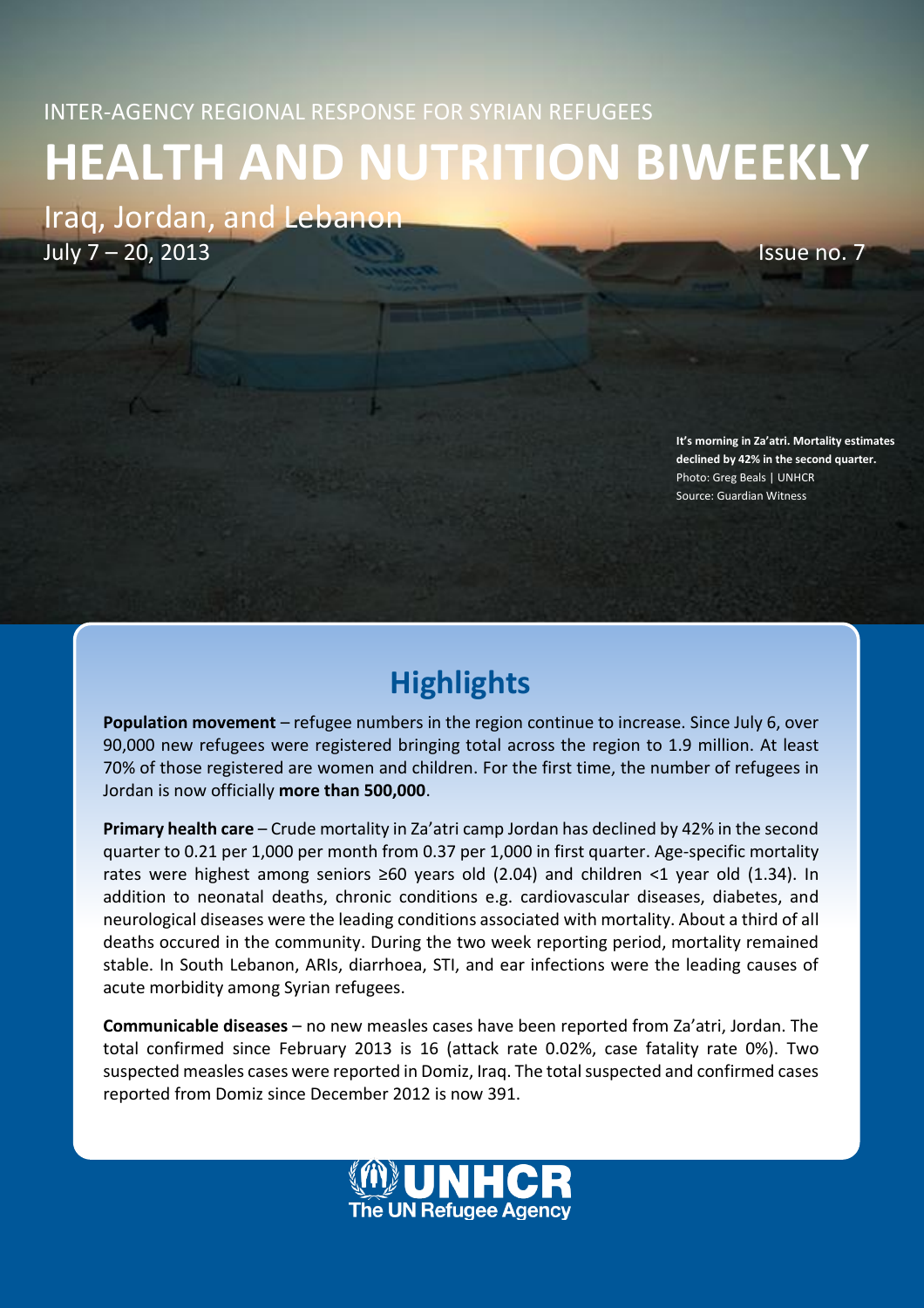# **POPULATION**

Large numbers of Syrians continue to flee to neighbouring countries to seek refuge from ongoing conflict in Syria. Since the beginning of the Syria crisis, a total of 1.9 million refugees have been registered or are awaiting registration in Egypt, Jordan, Lebanon, Iraq and Turkey. Since July 6, there were more than 90,000 new registered refugees in the region. At least 70% of those registered are women and children. Refugee population by country is Egypt 99,167, Iraq 159,792, Jordan 506,505, Lebanon 651,011 and Turkey 428,246.

# **JORDAN**

# **Operational highlights**

 The Jordanian Ministry of Health and WHO in collaboration with UNHCR, UNICEF and NGOs have completed health facility assessment in the Northern Governorates. A joint launch that included presentation of preliminary results was carried out and final report is scheduled to be released before mid-August

# **Primary health care (PHC) in Za'atri camp**

- In Za'atri, there were 13,511 outpatient **consultations** in the last two weeks. The number of visitations per week remain <6 per 100 refugees per week.
- **Mortality** remains low among refugees in Jordan. In Za'atri, since October 2012, there have been 193 deaths (54.9% male) reported (Crude mortality rate [CMR] 0.20 per 1,000 per month). The age-specific mortality rate was highest among children younger than 1 year old (1.34) and seniors 60 years or older (2.04) (Table 1). Of the 173 people for whom location of death was available, 112 (64.7%) died in a health facility, 59 (34.1%) died in the community (home or tent), and 2 (1.2%) died on their way to health facility (Figure 1). Of the 154 cases for whom cause of death was identified, 31 (20.1%) were neonatal deaths, 30 (19.5%) were due to cardiovascular diseases including hypertension and ischaemic heart disease, and 14 (9.1%) were associated with diabetes and other metabolic diseases (Figure 2). The CMR for the first two quarters of 2013 were 0.37 and 0.21 per 1,000 per month respectively indicating a decline in reported mortality of 42% in the second quarter (Figure 3, Table 1). For comparison, according to the World Bank,

| Table $1$ – Crude, age-specific and quarterly mortality |
|---------------------------------------------------------|
| indicators for Za'atri refugee camp, Jordan, Oct 2012   |
| – Iuly 2013                                             |

| - July 2013            |                       |  |
|------------------------|-----------------------|--|
|                        | Rate per 1,000 per    |  |
|                        | month (95% confidence |  |
| Mortality rate*        | interval)             |  |
| Crude                  | $0.20(0.17 - 0.23)$   |  |
| Age-specific           |                       |  |
| <1 year**              | $1.34(1.03 - 1.74)$   |  |
| 1 to $<$ 5 years       | $0.13(0.08 - 0.20)$   |  |
| 5 to $<$ 18 years      | $0.06(0.04 - 0.10)$   |  |
| 18 to $<$ 60 years     | $0.10(0.07 - 0.13)$   |  |
| 60+ years              | $2.04(1.58 - 2.64)$   |  |
| Quarters (2012 – 2013) |                       |  |
| 2012.Quarter 4         | $0.15(0.09 - 0.26)$   |  |
| 2013.Quarter 1         | $0.37(0.30 - 0.45)$   |  |
| 2013.Quarter 2         | $0.21(0.17 - 0.27)$   |  |

\*Indicated rates may underestimate true rates if either all deaths were not reported or estimated population of the camp is higher than true camp population. Rates indicated here are preliminary and may be revised.

\*\*this is not infant mortality rate. Denominator is midinterval age-specific population and not live births.



the estimated CMR for Syria in 2010 was 0.29 per 1000 per month. The mortality data reported here is based on data collected and collated prospectively by health partners in Za'atri. Estimates of midinterval populations were used to calculate rates. Caution: in refugee camps, there is generally an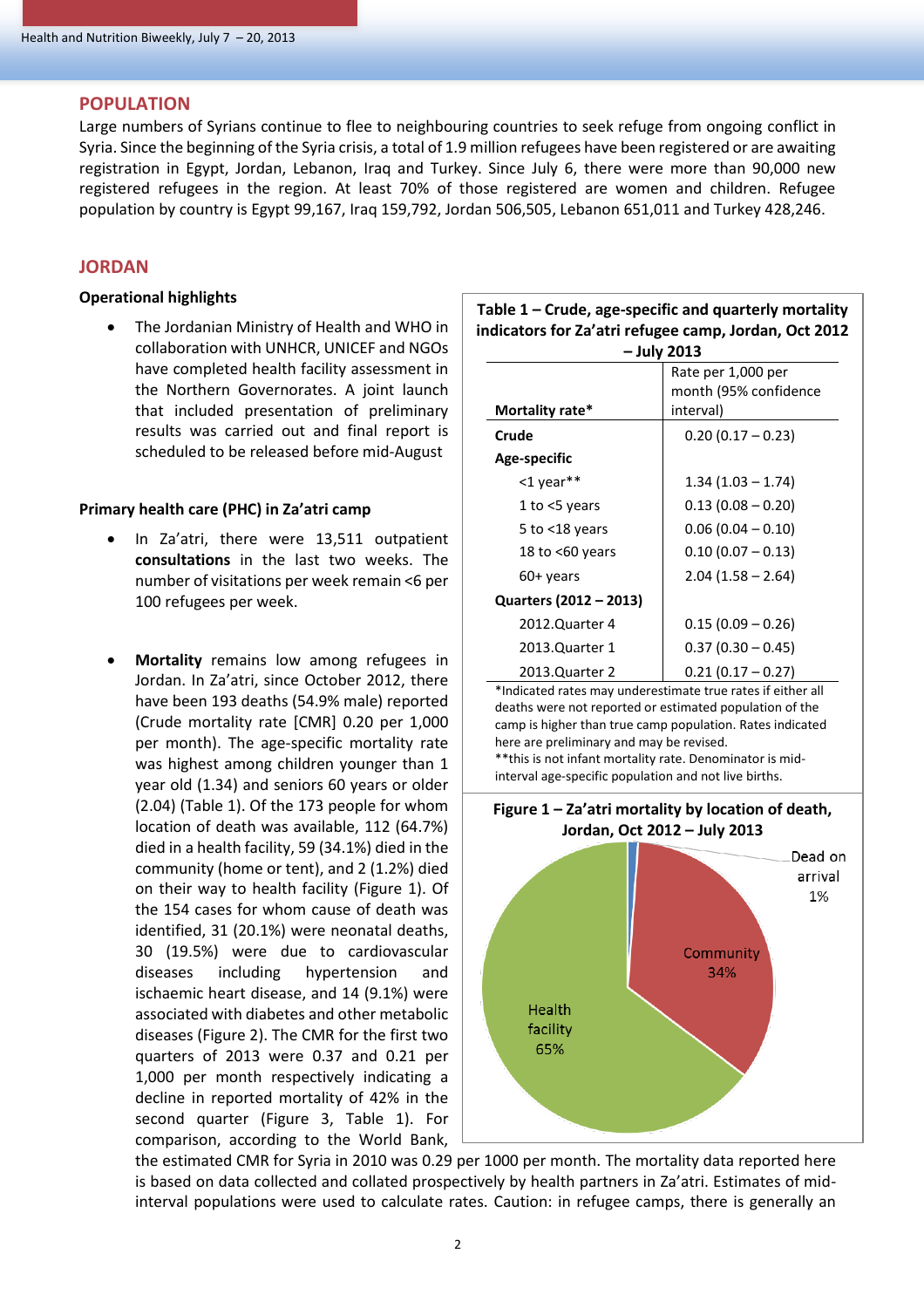incentive to increase household size, or not report departures from camp primarily because household size is correlated with assistance received (e.g. food and non-food items). If that were the case in Za'atri, it may artificially increase population estimates (denominator) and thus lead to underestimation of true mortality rates.





- **Communicable diseases**: major causes of morbidity remain acute respiratory tract infections (ARIs) and diarrhoea. In Za'atri, among the 9,870 visitations due to acute conditions, 38% were ARI, and 9% were diarrhoea. IOM and JHAS continue to screen new refugee arrivals and provide vaccination for polio and measles.
- **Non-communicable diseases (NCDs):** among 3,058 visits due to NCDs in Za'atri camp, 25% were cardiovascular disease, 18% diabetes and 9% lung disease.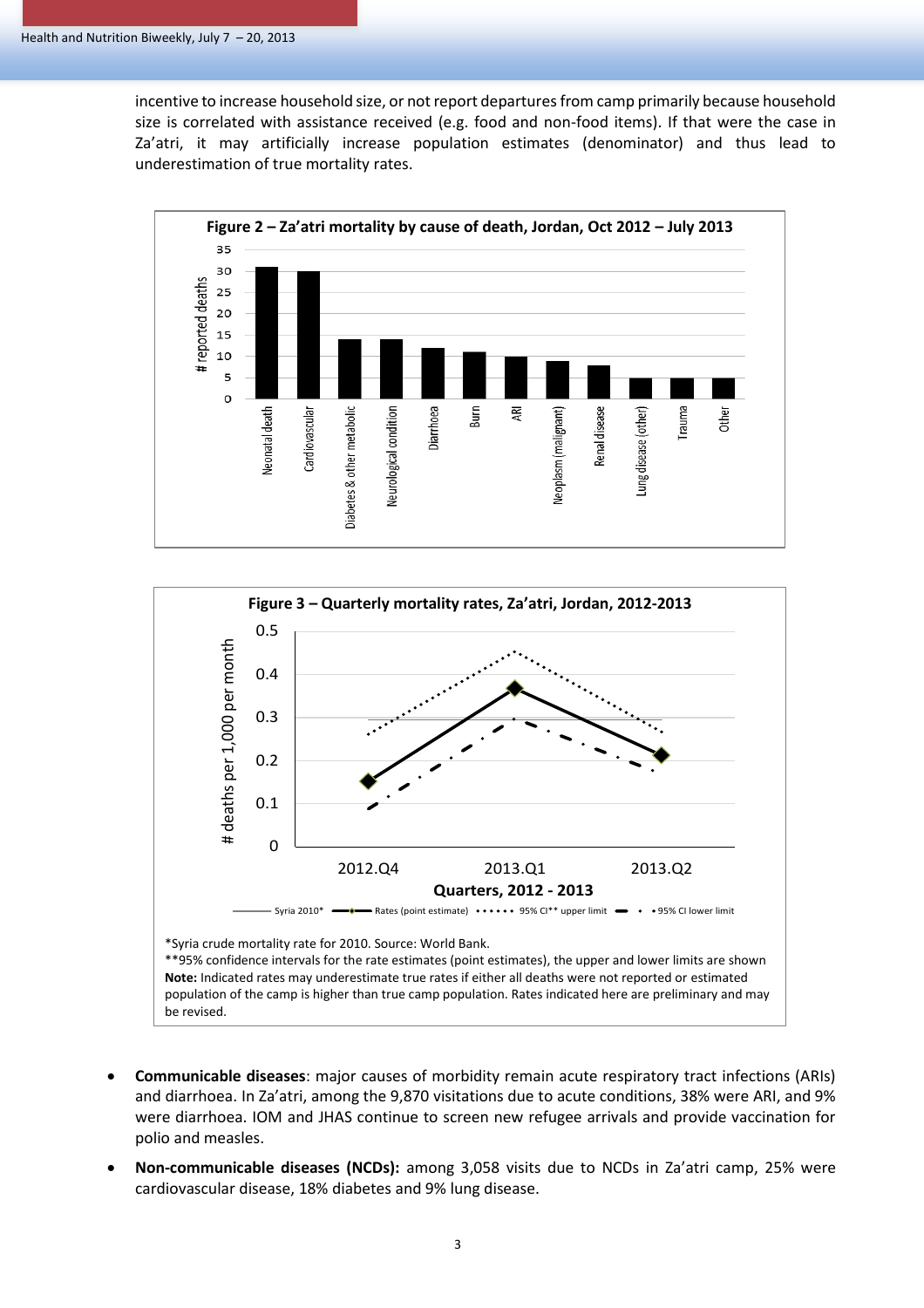#### **Disease surveillance**

 There were are no new confirmed cases of **measles** reported from Za'atri. As of July 20, there were a total of 16 confirmed measles cases including 3 cases identified since the beginning of June in Za'atri camp (attack rate 0.02%, case fatality 0%). Mass measles campaign organized by MoH, UNICEF, WHO and UNHCR in the northern governorates was completed. Coverage survey conducted by WHO demonstrated 86% coverage in Syrians and 90% in Jordanians. The number of cases for **acute jaundice syndrome** in the camp remain above alert threshold. In week 28, 354 cases (92% <18 years including 38% <5 years) were reported; 6 of 14 samples tested were positive for hepatitis A. More specimens will be tested for other types of hepatitis viruses. Community level activities such as tent to tent visit, district mapping, active case finding are continuing in the camp.

## **Mental health**

 Among the 355 patients who visited mental health clinics in Za'atri, 42% were diagnosed with severe emotional disorders, 17% with psychotic disorders and 14% had epilepsy or seizures.

#### **Nutrition**

• In coordination with UNICEF, NRC, and Save the Children Jordan, progress made on the preparation for the implementation of active management of acute moderate malnutrition in Zaatri camp. A registry was developed, quantities of porridge to be given to each child and mechanism for distribution and repacking by NRC were agreed upon. Start date is now set for after Ramadan

# **LEBANON**

## **Primary health care (PHC)**

- During the reporting period, 8,233 patients sought primary health care services in UNHCR supported health facilities including mobile clinics serving populations living in tented settlements.
- In South Lebanon, AMEL assisted 581 patients. These patients received care for acute and chronic conditions, mental health care, antenatal care and other reproductive health care including family planning.
- **Communicable diseases**: in the South, the ARIs accounted for 20.2% of morbidity due to acute illness followed by diarrhoea (9.7%), sexually transmitted infections (8.9%) and ear infections (8.2%).
- **Non-communicable diseases (NCDs):** in the South, among the 78 NCDs who attended care at AMEL supported facilities, 44.9% were diabetic, 29.5% had hypertension or other cardiovascular diseases, and 15.4% had lung disease.

#### **Disease surveillance**

 **Vaccinations** against measles and polio, and vitamin A administration continued in North, South and Bekaa registration centres. In collaboration with UNICEF, 7,277 children were vaccinated.

## **Mental health**

 A total of 1,778 patients received clinical and social consultations, diagnosis and treatment services provided by IMC, Makhzoumi Foundation and Restart in the past 2 weeks.

# **IRAQ**

## **Operational highlights**

- Department of health for Al-Qaim provided the PHC in Al-Obaidi camp with medicines and some laboratory equipment.
- Tadamon, a local NGO contributed to providing diapers for children, elderly and disabled patients. Under UNHCR Al-Qaim supervision and following data provided by medical clinic in Al-Obaidi camp, distribution is ongoing for 20 disabled patients and 40 children older than 3 years with nocturnal enuresis.
- On 16th July, a cholera preparedness meeting, chaired by Department of Health, Dohuk governorate,